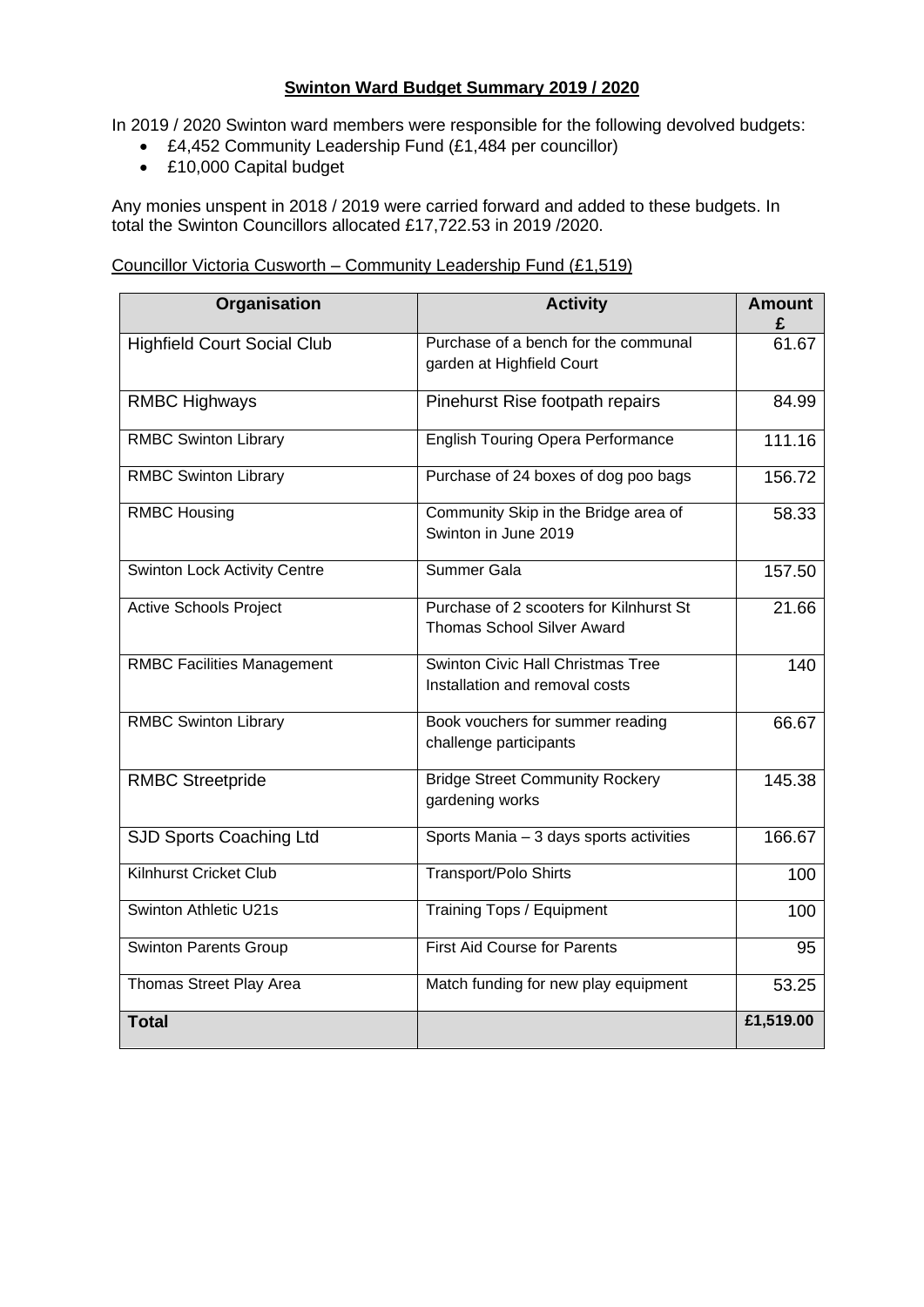# Councillor Stuart Sansome – Community Leadership Fund (£1,573)

| Organisation                        | <b>Activity</b>                                                              | <b>Amount</b><br>£ |
|-------------------------------------|------------------------------------------------------------------------------|--------------------|
| <b>Highfield Court Social Club</b>  | Purchase of a bench for the communal<br>garden at Highfield Court            | 61.67              |
| <b>RMBC Highways</b>                | Pinehurst Rise footpath repairs                                              | 84.99              |
| <b>RMBC Swinton Library</b>         | <b>English Touring Opera Performance</b>                                     | 111.17             |
| <b>RMBC Swinton Library</b>         | Purchase of 24 boxes of dog poo bags                                         | 156.72             |
| <b>RMBC Housing</b>                 | Community Skip in the Bridge area of<br>Swinton in June 2019                 | 58.33              |
| <b>Swinton Lock Activity Centre</b> | Summer Gala                                                                  | 157.50             |
| <b>Active Schools Project</b>       | Purchase of 2 scooters for Kilnhurst St<br><b>Thomas School Silver Award</b> | 21.66              |
| <b>RMBC Facilities Management</b>   | Swinton Civic Hall Christmas Tree<br>Installation and removal costs          | 140                |
| <b>RMBC Swinton Library</b>         | Book vouchers for summer reading<br>challenge participants                   | 66.67              |
| <b>RMBC Streetpride</b>             | <b>Bridge Street Community Rockery</b><br>gardening works                    | 145.38             |
| SJD Sports Coaching Ltd             | Sports Mania - 3 days sports activities                                      | 166.67             |
| Kilnhurst Cricket Club              | <b>Transport/Polo Shirts</b>                                                 | 100                |
| Swinton Athletic U21s               | Training Tops / Equipment                                                    | 100                |
| <b>Swinton Parents Group</b>        | <b>First Aid Course for Parents</b>                                          | 95                 |
| <b>RMBC Housing</b>                 | Community Skip on Grange Road in<br>January 2020                             | 50                 |
| Thomas Street Play Area             | Match funding for new play equipment                                         | 57.24              |
| <b>Total</b>                        |                                                                              | £1,573.00          |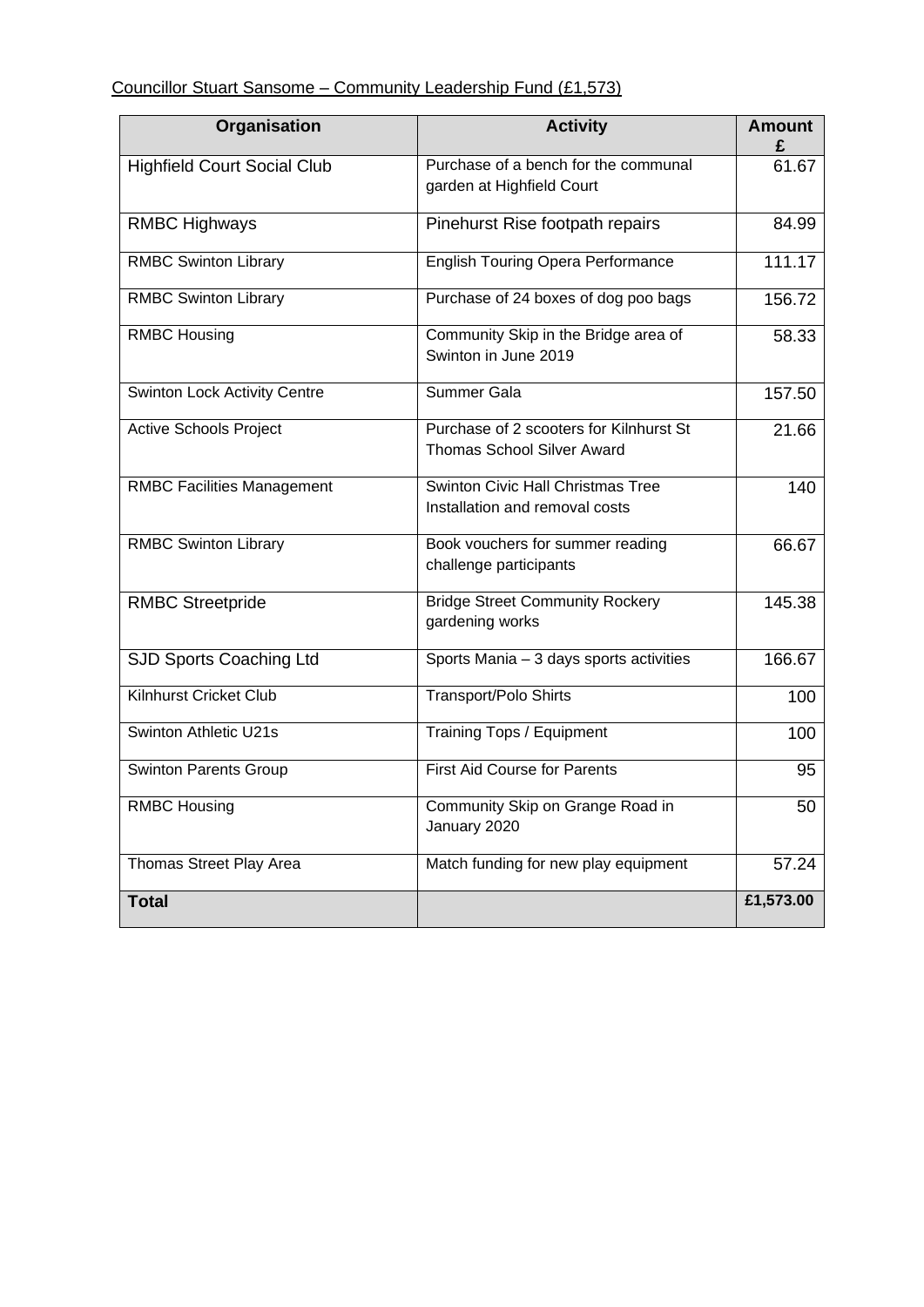## Councillor Ken Wyatt – Community Leadership Fund (£1,589)

| Organisation                        | <b>Activity</b>                                                              | <b>Amount</b><br>£ |
|-------------------------------------|------------------------------------------------------------------------------|--------------------|
| <b>Highfield Court Social Club</b>  | Purchase of a bench for the communal<br>garden at Highfield Court            | 61.66              |
| <b>RMBC Highways</b>                | Pinehurst Rise footpath repairs                                              | 84.98              |
| <b>RMBC Swinton Library</b>         | <b>English Touring Opera Performance</b>                                     | 111.17             |
| <b>RMBC Swinton Library</b>         | Purchase of 24 boxes of dog poo bags                                         | 156.72             |
| <b>RMBC Housing</b>                 | Community Skip in the Bridge area of<br>Swinton in June 2019                 | 58.34              |
| <b>Swinton Lock Activity Centre</b> | Summer Gala                                                                  | 157.50             |
| <b>Active Schools Project</b>       | Purchase of 2 scooters for Kilnhurst St<br><b>Thomas School Silver Award</b> | 21.66              |
| <b>RMBC Facilities Management</b>   | <b>Swinton Civic Hall Christmas Tree</b><br>Installation and removal costs   | 140                |
| <b>RMBC Swinton Library</b>         | Book vouchers for summer reading<br>challenge participants                   | 66.66              |
| <b>RMBC Streetpride</b>             | <b>Bridge Street Community Rockery</b><br>gardening works                    | 145.39             |
| SJD Sports Coaching Ltd             | Sports Mania - 3 days sports activities                                      | 166.66             |
| Kilnhurst Cricket Club              | Transport/Polo Shirts                                                        | 100                |
| Swinton Athletic U21s               | Training Tops / Equipment                                                    | 100                |
| <b>Swinton Parents Group</b>        | <b>First Aid Course for Parents</b>                                          | 95                 |
| <b>RMBC Housing</b>                 | Community Skip on Grange Road in<br>January 2020                             | 50                 |
| Thomas Street Play Area             | Match funding for new play equipment                                         | 73.26              |
| <b>Total</b>                        |                                                                              | £1,589.00          |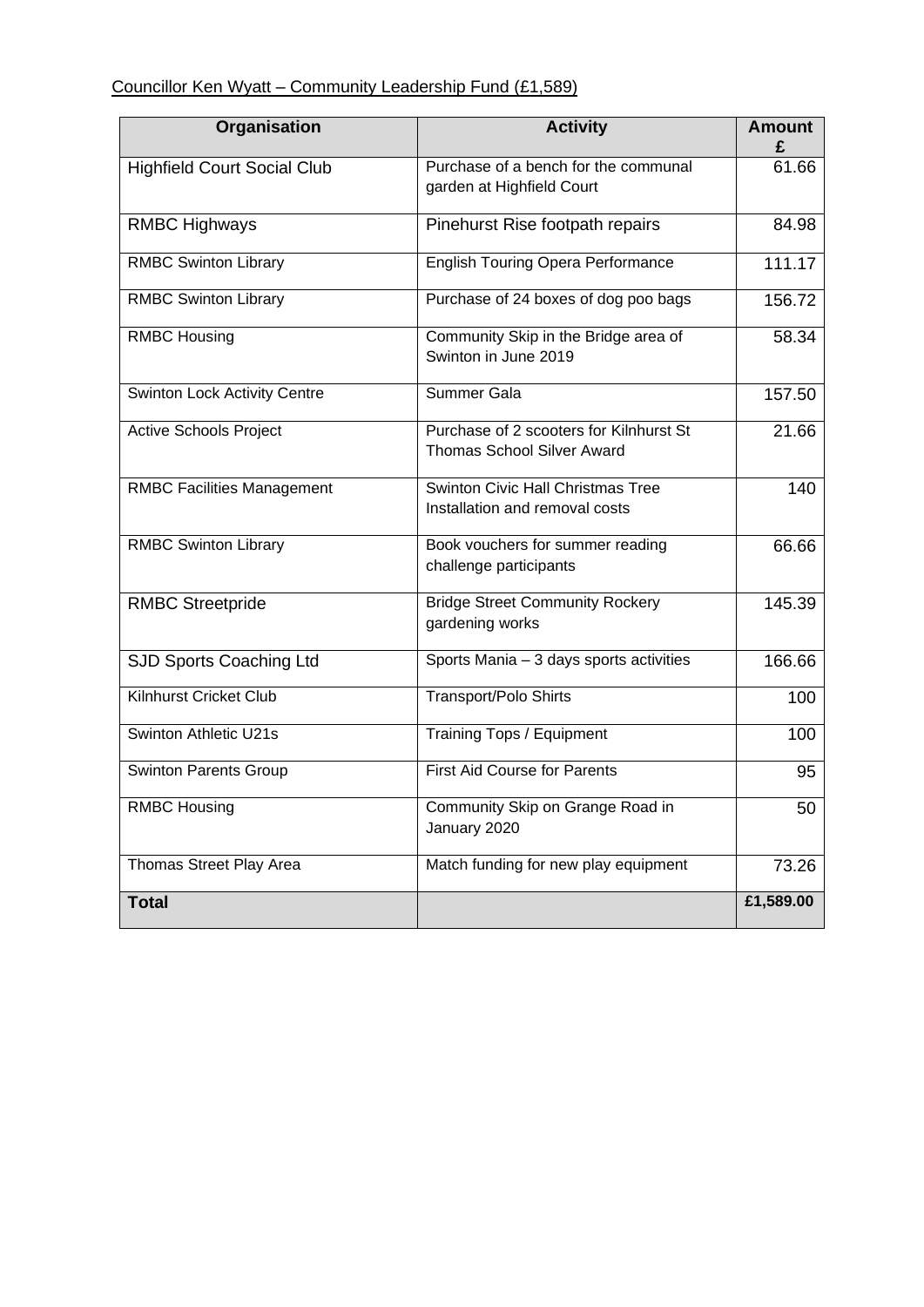| <b>Organisation/Project</b>                            | <b>Activity</b>                           | <b>Amount</b><br>£ |
|--------------------------------------------------------|-------------------------------------------|--------------------|
| <b>SYPTE</b>                                           | Swinton Defib                             | 759.95             |
| South Yorkshire Fire &<br><b>Rescue Service</b>        | <b>Water Safety Throw Line</b>            | 630                |
| <b>Swinton Community Sports</b><br><b>Ground Trust</b> | <b>Litter Bin</b>                         | 364.70             |
| <b>Swinton Community Sports</b><br><b>Ground Trust</b> | Ground Improvements                       | 2,000              |
| <b>RMBC Housing</b>                                    | New play equipment for Thomas Street Park | 4346.62            |
| <b>RMBC Green Spaces</b>                               | Outdoor gym equipment                     | 4940.26            |
| <b>Total</b>                                           |                                           | £13,041.53         |

#### **Contribution to Ward Priorities**

Many projects and services funded contributed to tackling several of the ward priorities. The table below indicates the **main** priority to which the funding awarded was focused.

| <b>Priority</b>                            | CLF/<br><b>Revenue</b><br>(£) | <b>Capital</b><br>(E) | <b>Total</b><br>(E) |
|--------------------------------------------|-------------------------------|-----------------------|---------------------|
| Improving the environment                  | 1501.25                       |                       | 1501.25             |
| Enhancing Children's Play Areas, Parks and | 183.75                        | 11651.58              | 11,835.33           |
| <b>Sports Pitches</b>                      |                               |                       |                     |
| Area and Community Facility Improvements   | 2996.00                       | 1389.95               | 4385.95             |
| <b>Crime and Anti-Social Behaviour</b>     | 0                             |                       |                     |
|                                            | £4,681.00                     | £13,041.53            | £17,722.53          |

#### **Contribution to Sectors**

Swinton Ward Councillors supported 10 community organisations in 2019/20 through their ward budget as well as providing additional services via public sector partners or purchasing items/equipment from the private sector for community activities.

| <b>Sector</b>                           | CLF/<br><b>Revenue</b><br>(E) | Capital<br>(E) | <b>Total</b><br>(E) |
|-----------------------------------------|-------------------------------|----------------|---------------------|
| <b>Voluntary &amp; Community Sector</b> | 1542.50                       | 2364.70        | 3907.20             |
| <b>Public Sector</b>                    | 2638.50                       | 10676.83       | 13,315.33           |
| <b>Private Sector</b>                   | 500                           |                | 500                 |
|                                         | £4,681.00                     | £13,041.53     | £17,722.53          |